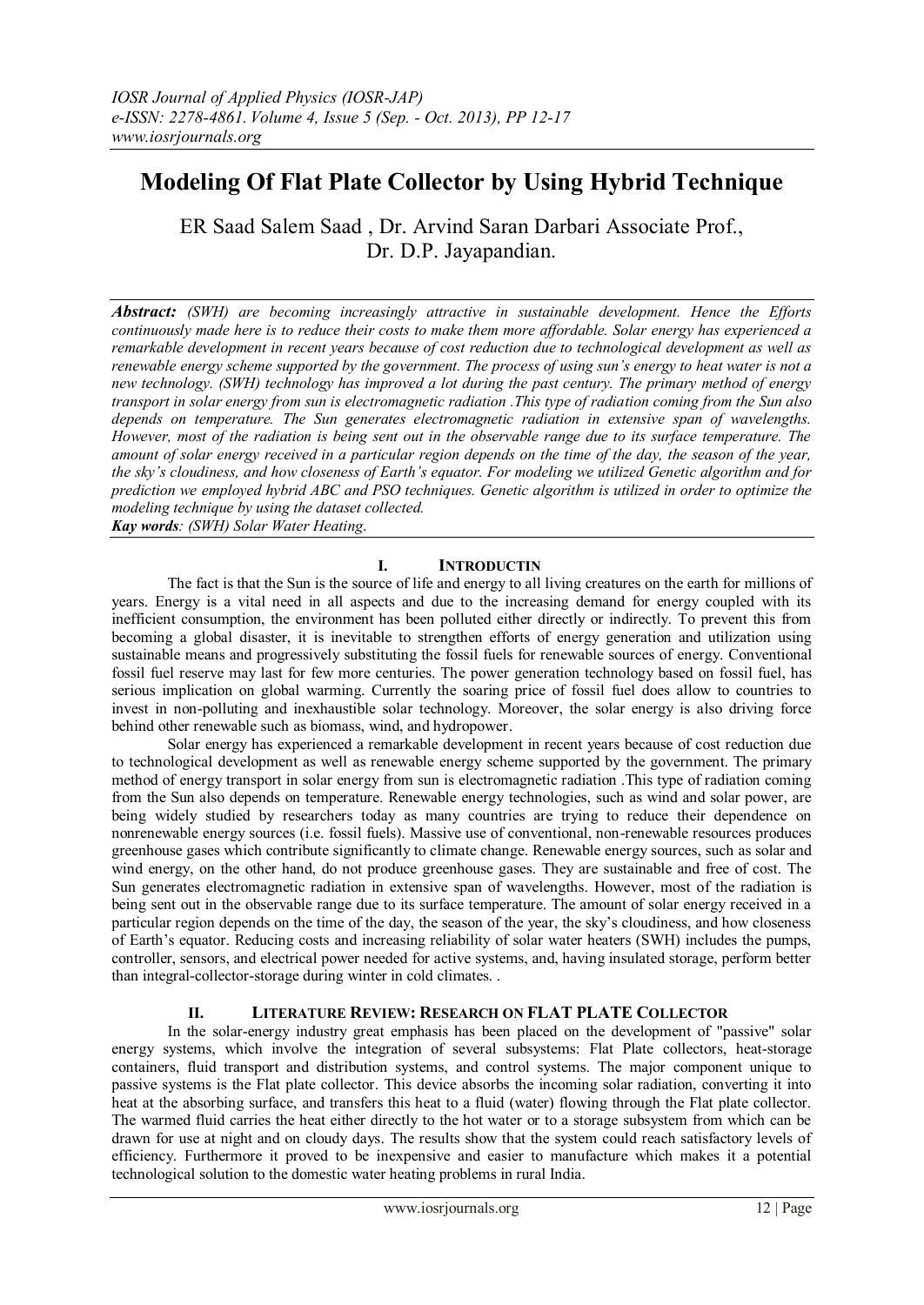Fawaz S. Abdullah et al. have developed to determine the performance of the solar collectors to develop thermal energy conversion system. This research was to develop a tool for predicting the performance of a flat-plate solar collector from knowledge the absorbed solar radiation quantity. Also, the factors that effects on absorbed solar radiation value have been considered. These factors represented with collector tilt angle, the season changes that represented with month of year that the global solar radiation on horizontal surface has been measured, the location from the world represented with the latitude, time interval represented with hours of daylight from sunrise to sunset. Another optical factors effect on intensity of absorbed solar radiation had been considered. These factors correlated with absorptivity and transmissivity of the transparent glass cover which represented. The result of each factor was analyzed for different collector tilt angle, latitude of place, and solar hour angle.

 Amir Hematian et al. have proposed a flat plate solar air collector. The absorber of solar collector made by steel plate with an area of 2×1m2 and thickness of 0.5mm in the form of window shade has been developed for increasing the air contact area. The surface of absorbent plate was covered by black paint. To insulate the collector, the glass wool with the thickness of 5cm was used. The experiments on the efficiency were conducted for a week during which the atmospheric conditions were almost uniform and data was collected from the collector. The results of the collector efficiency in the natural and forced convection were evaluated and their graphs were plotted. The results showed that the collector efficiency in forced convection was lower, but the low temperature difference between inlet and outlet of the collector decreased its heat loss. In addition, the average air speed in forced convection was about 21% higher than the natural convection.

 Akachukwu Ben Eke et al. have presented a flat plate surface solar collector of dimension 0.5 m2, hinged on a horizontal support for quick adjustment of inclination from 0 to 90 $^{\circ}$  Measurement of the solar radiation, varying degrees of inclination were taken between 12:00 noon and 2:30 pm for 4 days at clear sky hours, within the week of n th day of the year. The measurements were made for each month of the year in Zaria, Kaduna State, Nigeria. At each degree of inclination, the solar radiation intensity was replicated three times and the average value was taken. The flat plate was set truly facing south with an engineering prismatic compass. The result showed that the optimum angle of inclination of a flat plate for maximum collection of solar radiation intensities are 26.5, 24.5, 10.0, 19.5, 26.0, 30.0, 24.0, 21.0, 11.5, 19.5, 27.0 and 30.0 o, in the months of January to December, respectively. This proposed work revealed that the average angle of inclination at which a flat surface solar collector mounted at fixed position in Zaria is  $22.5^\circ$ . The analysis indicated that when a flat surface was located at the predicted optimum angle of inclination for each month of the year, an average annual increment of 4.23 % solar radiation intensity was achieved, when compared with the yearly average solar radiation intensity harnessed by the same flat plate collector on horizontal position, and under the same condition. This percentage increase amounted to annual average solar energy gain of 370,670 MJ/m2, at no extra-cost, other than positioning the solar collector at the identified optimum angle of inclination. Comparison of the measured and calculated optimum values of angle of inclination of a flat plate surface for trapping maximum solar radiation intensity for each month of the year indicated a high correlation with R2 of 0.97.

Adnan Ibrahim et al. have proposed Flat plate photovoltaic/thermal (PV/T) solar collector produces both thermal energy and electricity simultaneously. This proposed method, the state-of-the-art on flat plate PV/T collector classification, design and performance evaluation of water, air and combination of water and/or air based. This review also covers the future development of flat plate PV/T solar collector on building integrated photovoltaic (BIPV) and building integrated photovoltaic/thermal (BIPVT) applications. Different designs feature and performance of flat plate PV/T solar collectors have been compared and discussed. Future research and development (R&D) works have been elaborated. The tube and sheet design is the simplest and easiest to be manufactured, even though, the efficiency was 2% lower compared to other types of collectors such as, channel, free flow and two-absorber. It is clear from the review that for both air and water based PV/T solar collectors, the important key factors that influenced the efficiency of the system were the area where the collector covered, the number of passes and the gap between the absorber collector and solar cells. From the literature review, it was obvious that the flat plate PV/T solar collector was an alternative promising system for low-energy applications in residential, industrial and commercial buildings. Other possible areas for the future works of BIPVT ware also mentioned.

S. Farahat et al, an exergetic optimization of flat plate solar collectors is developed to determine the optimal performance and design parameters of these solar to thermal energy conversion systems. A detailed energy and energy analysis is carried out for evaluating the thermal and optical performance, energy flows and losses as well as energetic efficiency for a typical flat plate solar collector under given operating conditions. In this analysis, the following geometric and operating parameters are considered as variables: the absorber plate area, dimensions of solar collector, pipes' diameter, mass flow rate, fluid inlet, outlet temperature, the overall loss coefficient, etc. A simulation program was developed for the thermal and energetic calculations. The results of this computational program ware in agreement with the experimental measurements noted in the previous literature. Finally, the exergetic optimization has been carried out under given design and operating conditions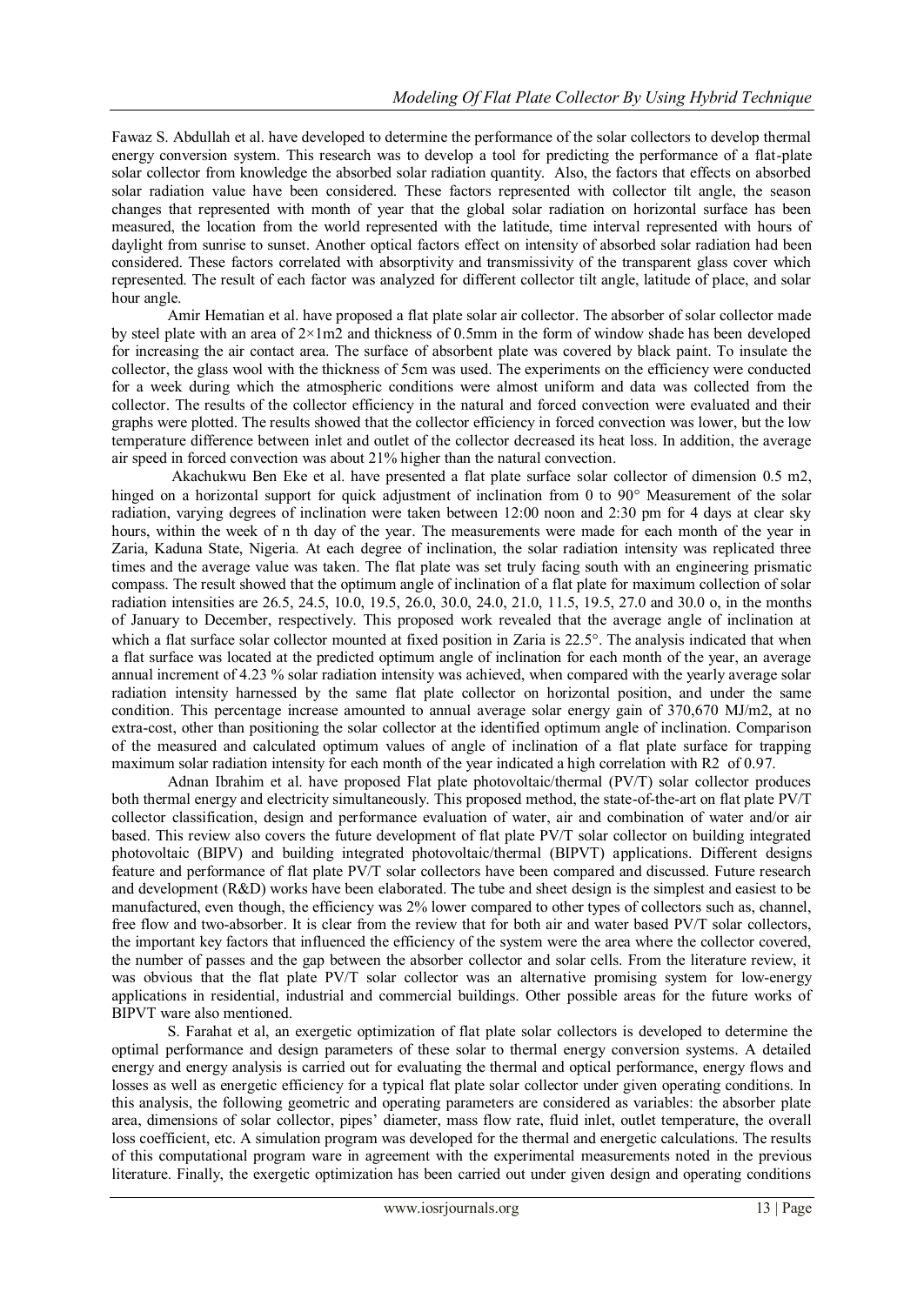and the optimum values of the mass flow rate, the absorber plate area and the maximum exergy efficiency have been found. Thus, more accurate results and beneficial applications of the exergy method in the design of solar collectors have been obtained.

M. Pradhapraj et al. have flat plat collectors are the best heat transferring devices. But the effectiveness of these collectors is very low because of lack of technology. Solar assisted heated air is successfully used for drying applications and space heating under controlled conditions. From the solar flat plate air heater the hot air was transferred to a conventional dryer or to the combined heater and drying chamber directly. Hence, solar assisted air heaters were cheaper and reliable. The air heater efficiency dependson the design of the system as well as the construction materials and the assembly. The solar air heating systems has acceptable life span of 15 to 20 years. The addition of side mirror enclosures was to increase the amount of solar radiation absorption at the collector plate so that the collector increases the yield and operate in a higher temperature range. Therefore with the addition of side mirrors one could able to maximize the output of fixed flat plate collectors. A flat plate air collector will be more efficient if it was made up of porous medium when comparing it with the non-porous collectors according to the study. In this proposed method, the performances of porous and non-porous absorber plates were discussed.

Balaram Kundu et al. have presented an analytical analysis of both Fourier and non-Fourier heat conduction in the absorber plates of a flat-plate solar collector. Separation of variables was employed to develop the model. For the analysis, a repetitive heat transfer module was used for the solution of parabolic and hyperbolic equations. From the practical point of view, two types of boundary conditions were separately chosen. A numerical technique based on the finite difference method was employed to determine the temperature for validation purposes. A comparative investigation was carried out to understand the requirements for use of the non-Fourier heat conduction model easily. A significant difference in the temperatures obtained from the Fourier and non-Fourier models was observed for lower values of the Fourier number and higher values of the Vernotte number. Finally, the effect of the boundary conditions on the Fourier and non-Fourier heat transfer was demonstrated.

N. Ehrmann and R. Reineke-Koch have increased the efficiency of solar-thermal flat-plate collectors at temperatures above 100 °C or with low solar irradiation, they implemented a double glazing with a low-emitting (low-e) coating on the inner pane to improve the insulation of the transparent cover. Since commercially available low-e glazing provides only insufficient solar transmittance for the application in thermal flat-plate collectors they were developing a sputter-deposited low e-coating system based on transparent conductive oxides which provides a high solar transmittance of 85% due to additional antireflective coatings and the use of low-iron glass substrates. Durability tests of the developed coating system show that our low e-coating system was well suitable even at high temperatures, humidity and condensation.

Khaled Zelzouli et al. the modeling of a solar collective heating system in order to predict the system performances. Two systems were proposed: 1) the first, Solar Direct Hot Water, which was composed of flat plate collectors and thermal storage tank, 2) the second, a Solar Indirect Hot Water in which we added an external heat exchanger of constant effectiveness to the first system. The mass flow rate by a collector is fixed to 0.04 Kgs–1 and the total number of collectors was adjusted to 60. For the first system, the maximum average water temperature within the tank in a typical day in summer and annual performances were calculated by varying the number of collectors connected in series. For the second, this proposed method, shows the detailed analysis of water temperature within the storage and annual performances by varying the mass flow rate on the cold side of the heat exchanger and the number of collectors in series on the hot side. It was shown that the stratification within the storage is strongly influenced by mass flow rate and the connections between collectors. It was also demonstrated that the number of collectors that could be connected in series was limited. The optimization of the mass flow rate on cold side of the heat exchanger was seen to be an important factor for the energy saving.

#### **III. ADVANTAGES AND RESTRICTIONS OF SOLR ENERGY**

- $\triangleright$  There are some advantages of solar energy. First of all, it is free. We do not pay for this energy. Secondly, it is clean. It does not create pollution. It does not produce harmful waste products to the environment. Third, it is renewable. The sun will keep making energy for millions of years.
- $\triangleright$  As the prices of energy sources rise and become more volatile, renewable sources become more attractive. Solar thermal water heating technology is becoming cheaper and is currently heavily incentivized in many states in the U.S. and by the federal government. Water heating consumes one third of the energy used by the lodging industry in the U.S. Solar thermal water heating systems can be used to supply 60% or more of the required heat to hotels. However, in order to maximize a system's performance, the hot water draw profile for that particular hotel must be known.
- Simplicity and low cost.
- $\triangleright$  Better performance and quality of the product.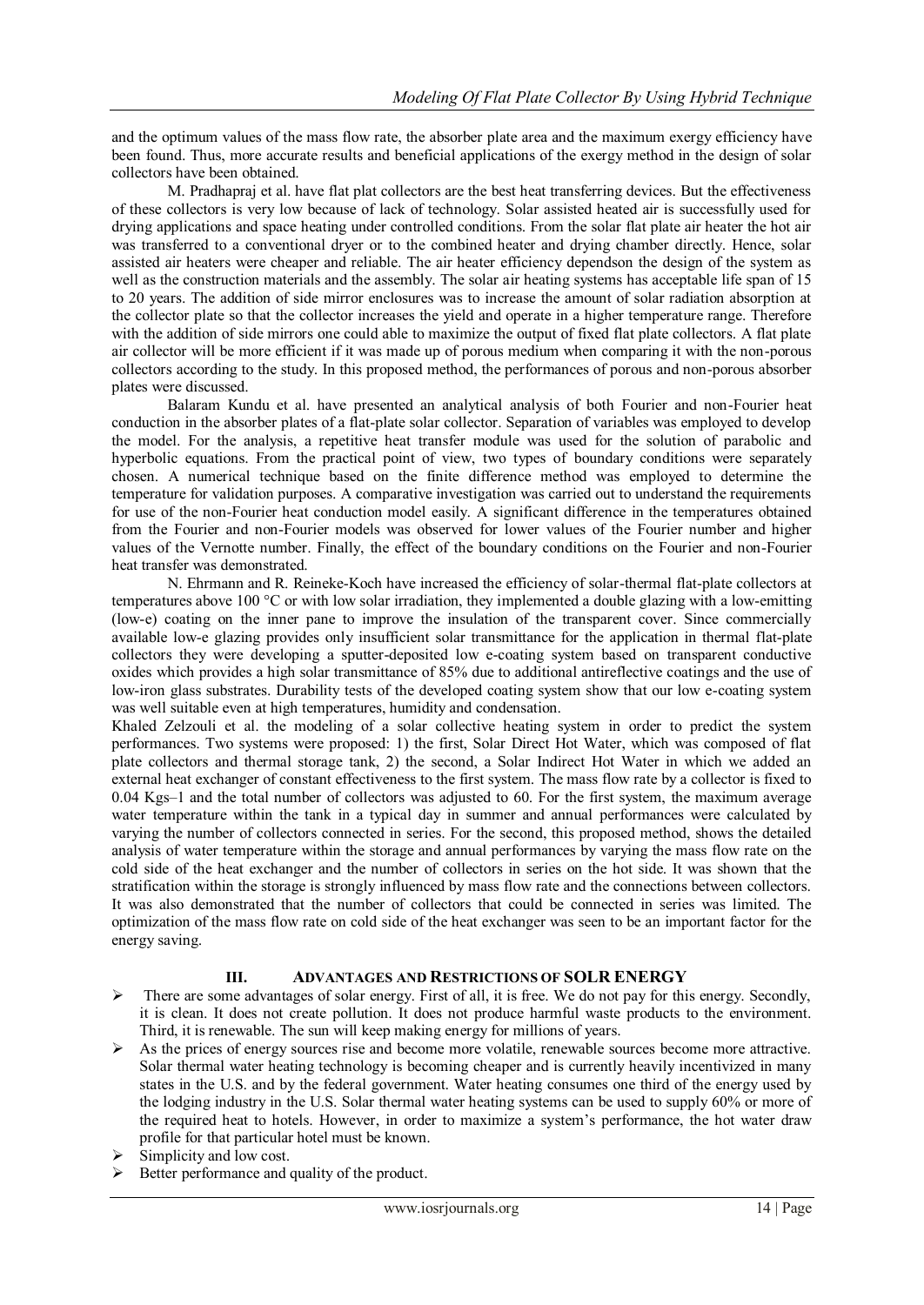## **IV. MOTIVATION OF THE PAPER**

To further improve the efficient modeling of Analysis and running cost estimation of (SWH) systems. The weather parameters such as air temperature, atmospheric pressure, direct radiation, global radiation, net radiation, relative humidity, sunshine duration, wind speed and solar water heater parameters such as inlet water temperature, glass wool temperature, copper plate temperature, storage water temperature are used as input dataset. These data's were collected from Weather Monitoring Stations.

## **V. OPTIMIZATION MODEL FUNDAMENTALS**

The process of creating summary or theoretical model and the use of objects in the creation of a predictive model and the system is said to be modeling. Here genetic algorithm is used for optimization model in solar water heater.

Genetic Algorithms (GAs) are a technique that employs some properties of meta-heuristic. GAs are also a part of evolutionary computing by taking inspiration of evolutional theory that was expanded from Darwin's evolution thought to algorithm solution approach by Holland (1975) . Genetic algorithm is a kind of bionic algorithm that simulates natural process of biological evolution developed problem-solving strategies and approaches. A population of individuals is maintained within search space for a GA, each representing a possible solution to a given problem. It has a variety of coding techniques to represent the complex structure, and through a set of codes that a simple genetic operation and survival of the fittest in natural selection to guide the study and determine the search direction. It is starting from an initial population, constantly repeat the selection, crossover and mutation process, so that more and more closer to a target population evolution. The general procedure of genetic algorithm as follows

- Selection: a proportion of the current generation is selected for the new generation, usually on the basis of fitness value.
- Crossover: the remainder of the new generation is made up by probabilistically selecting pairs of hypothesis and producing a new pair of hypothesis by applying the crossover operator.
- Mutation: a small percentage of the new population is then changed by applying the mutation operator.

## **VI. PROCEDUR AND RESULTS**

The modeling of weather analysis using genetic algorithm procedure is shown below. The data set is formed on basis of features such as weather, humidity, temperature, global Solar Radiation, Air Temperature, Relative humidity and wind speed from different weather forecasting stations. Therefore by using the genetic algorithm procedure the modeling process will be carried out and the below equation is used to find the weight

$$
f_m = \frac{2}{\sum_{i=0}^{N_g-1} \alpha_i} \left[ \frac{1}{1 - \exp^2 \left( 1 - \sum_{j=0}^{N-1} \beta_{jk} \right)} \right] - \left[ \frac{\exp \left( 1 - \sum_{j=0}^{N-1} \beta_{jk} \right)}{1 - \exp^2 \left( 1 - \sum_{j=0}^{N-1} \beta_{jk} \right)} \right]
$$

Where,

$$
\alpha_i
$$
,  $\beta_{jk}$  - the initial weights to be optimized

 $($ 

The blind regression model is optimized by selecting the  $\alpha_i^{best}$  and *best N best best*  $\beta_{_0}^{best}, \beta_{_1}^{best}, \dots, \beta_{N-1}^{best}$ values to make it fit to the historical data. Genetic Algorithm is used to perform the optimization process in our modeling system

The steps below show the optimization model procedure of genetic algorithm. Hence the system first generates population size and then follows with fitness function, crossover and mutation operation as follows, Step1:

Initially, generate a population of size

$$
X_m ; m = 0, 1, \cdots, N_q - 1
$$

Where,

 $N_q$  - The population size, in which each chromosome is of length  $N+1$ .

The chromosome length  $N+1$  indicates the number of genes i.e. number of weights to be optimized are  $N+1$ ,

 $\alpha_{i}$ <sub>and</sub>  $\beta_0$ ,  $\beta_1$ ,...,  $\beta_{N-1}$ . Each gene value of every chromosome is an arbitrary number to be generated within the interval [0,1]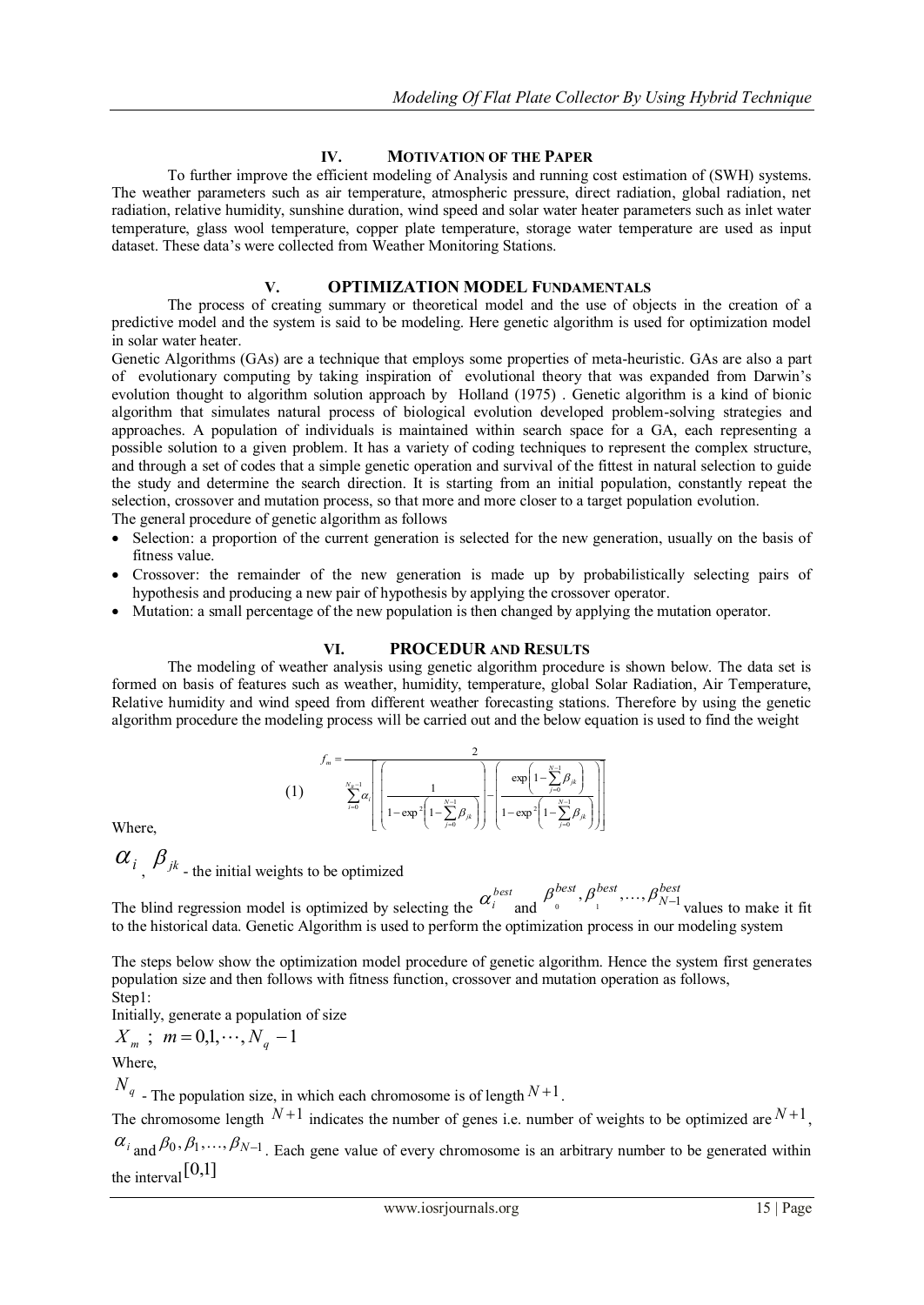Step 2:

Evaluate the fitness of the population size using the below mentioned formula

$$
f_m = \frac{2}{\sum_{i=0}^{N_R - 1} (\varpi)^2}
$$
 (2)

*m f* - Maximum fitness value

After the substitution of equation 1 in equation 2 we will get the following maximum fitness formula, hence  $f_m$ is given by

$$
\varpi = \alpha_i \left[ \left( \frac{1}{1 - \exp^2 \left( 1 - \sum_{j=0}^{N-1} \beta_{jk} \right)} \right) - \left( \frac{\exp \left( 1 - \sum_{j=0}^{N-1} \beta_{jk} \right)}{1 - \exp^2 \left( 1 - \sum_{j=0}^{N-1} \beta_{jk} \right)} \right) \right]
$$
\n(3)

Step 3:<br>After finding the fitness value. After finding the fitness value,  $N_q/2$  Select chromosomes from the population size, which have maximum fitness value and select that maximum fitness value?

Step 4:

 Crossover and mutation are important genetic operators of the genetic algorithm. Among the different types of crossover, the two-point crossover is employed here at a cross over rate. Two-point crossover operator randomly selects two crossover points within a chromosome then interchanges the two parent chromosomes between these points to produce two new off spring.

In the two-point crossover, two points are selected on the parent chromosomes. The genes in between the two points are then interchanged between the parent chromosomes to obtain children chromosomes. Here it is performed with single point crossover operation with crossover probability. The crossover operation *N<sup>p</sup>* / 2

exchanges genes 
$$
C_q
$$
 between two parent chromosomes and

produce

$$
N_q/2
$$
 Children chromosomes  $X_p^{\text{off}}; p = 0,1,\dots,N_q/2-1$ 

Step 5:

Fundom positions of  $X_p^{\text{off}}$  and  $X_p^{\text{new}}$  is produced.<br>Step 6:  $M_p$ After the completion of crossover mutation takes place. Mutation is a genetic operator used to maintain genetic diversity from one generation of a population of chromosome to the next. Perform mutation operation with a mutation probability. In the mutation technique, a uniform random integer is generated and replaced in

Step 6:

- After the process is completed  $\frac{iter_{\text{max}}}{\text{number of times, the best chromosome is selected from}}$ the obtained chromosomes. Here the best chromosome is the one that has the greatest mean value.  $N.M_p$
- $\triangleright$  Then, the best chromosome's genes are sorted in the descending order and the gene that has the highest values is selected as the best gene.
- $\triangleright$  The resultant  $X^{new}_{p}$  and the selected population size of chromosomes are placed in the population and the process is repeated.
- $\triangleright$  In our case, the termination criterion is set as reaching a maximum number of repetitions of process. Once the maximum number of process repetition is happened, the process is terminated and the chromosome (can *best*

be represented as  $\alpha_i$ <sup>i</sup> and  $\beta_0^{best}, \beta_1^{best}, \ldots, \beta_{N-1}^{best}$ ), which has maximum fitness, in the population size is extracted.